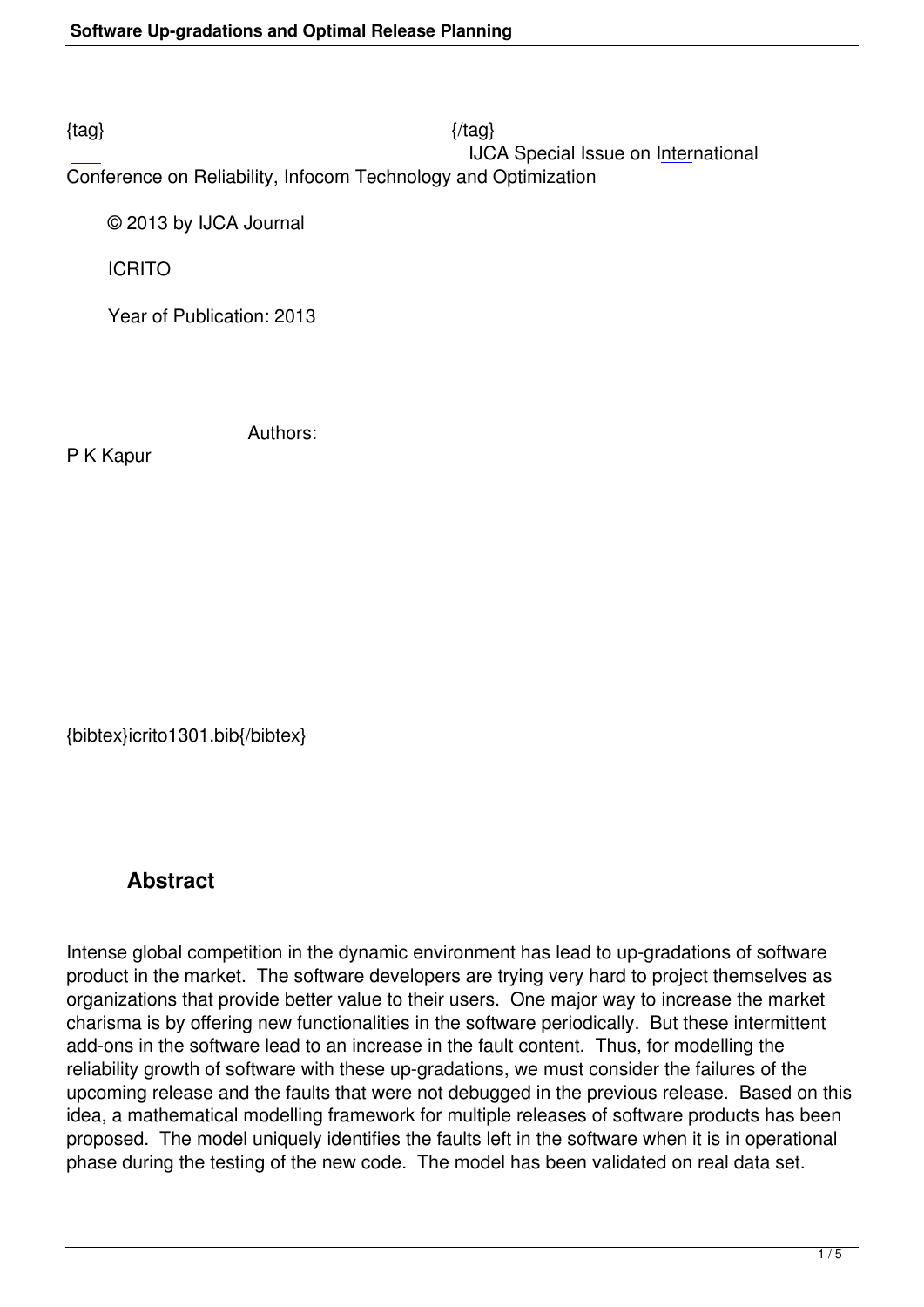Now, since the proposed structure is dependent only on time, it can be categorized under one dimensional modelling outline. But the need of the hour is to consider other factors (available resources; coverage, etc) simultaneously. Therefore, using a Cobb Douglas production function we have extended our own modelling framework and developed a two dimensional software reliability growth model for multi releases which concurrently takes into consideration testing time and the available resources. Another major concern for the software development firms is to plan the release of the upgraded version. In a Software Development Life Cycle the testing phase is given a lot of importance. But testing cannot be done indefinitely, hence it is pertinent to find the optimal release time during testing phase. Too late an entry is likely to lead to significant loss of opportunity and on the other hand early release of any software product might hinder its growth due to lack of receptiveness of users towards new expertise. Therefore, timing plays a very important role. In software world we term this problem as Release Time Problem. Many release time problems with optimization criteria like cost minimization, reliability maximization and budgetary constraints etc. have been discussed in the literature. We have formulated an optimal release planning problem which minimizes the cost of testing of the release that is to be brought into market under the constraint of removing a desired proportion of faults from the current release. The problem is illustrated using a numerical example, and is solved using Genetic Algorithm. Further, we have also discussed the release time problem based on a new concept of Multi-Attribute Utility Theory that takes into consideration two conflicting attributes simultaneously. This framework has also been illustrated using a numerical example.

## **Refer**

## **ences**

Bardhan A K & apos; Modelling in Software Reliability and its interdisciplinary nature',Ph. D. Thesis, University of Delhi, Department of Operational Research, 2002.

Ferreira R. J. P.., Almeida A. T., Cavalcante C A V., & apos; A multi-criteria decision model to determine inspection intervals of condition monitoring based on delay time analysis', Reliability Engineering and System Safety, 94, 905–912, 2009.

Fishburn C P, ' Utility Theory for Decision Making', New York: Wiley, 1970.

Kanoun K, Bastos M., Moreira J., ' A method for software reliability analysis and prediction application to the TROPICO-R switching system'. IEEE Trans. Software. Eng. 17 (4), 334–344. 1991.

Kapur P K,, Pham H., Gupta A., Jha P C, 'Software Reliability Assessment with OR Applications&apos:, UK: Springer, 2011.

Kapur P K, Yadavalli V S S, Aggarwal A G., Garmabaki A H S, 'Development of a multi-release SRGM incorporating the effect of bugs reported from operational phase' Communicated. , 2012.

Kapur P K, Anand A., Singh O., ' Modeling Successive Software Up-gradations with Faults of different Severity. & apos; Proceedings of the 5th National Conference; INDIACom 2011, Eds. Prof M. N. Hoda, Bharati Vidyapeeth' Institute of Computer Applications and Management, New Delhi. pp 351-356, 2011.

Kapur P K, Tandon A., Kaur G, ' Multi Up- gradation Software reliability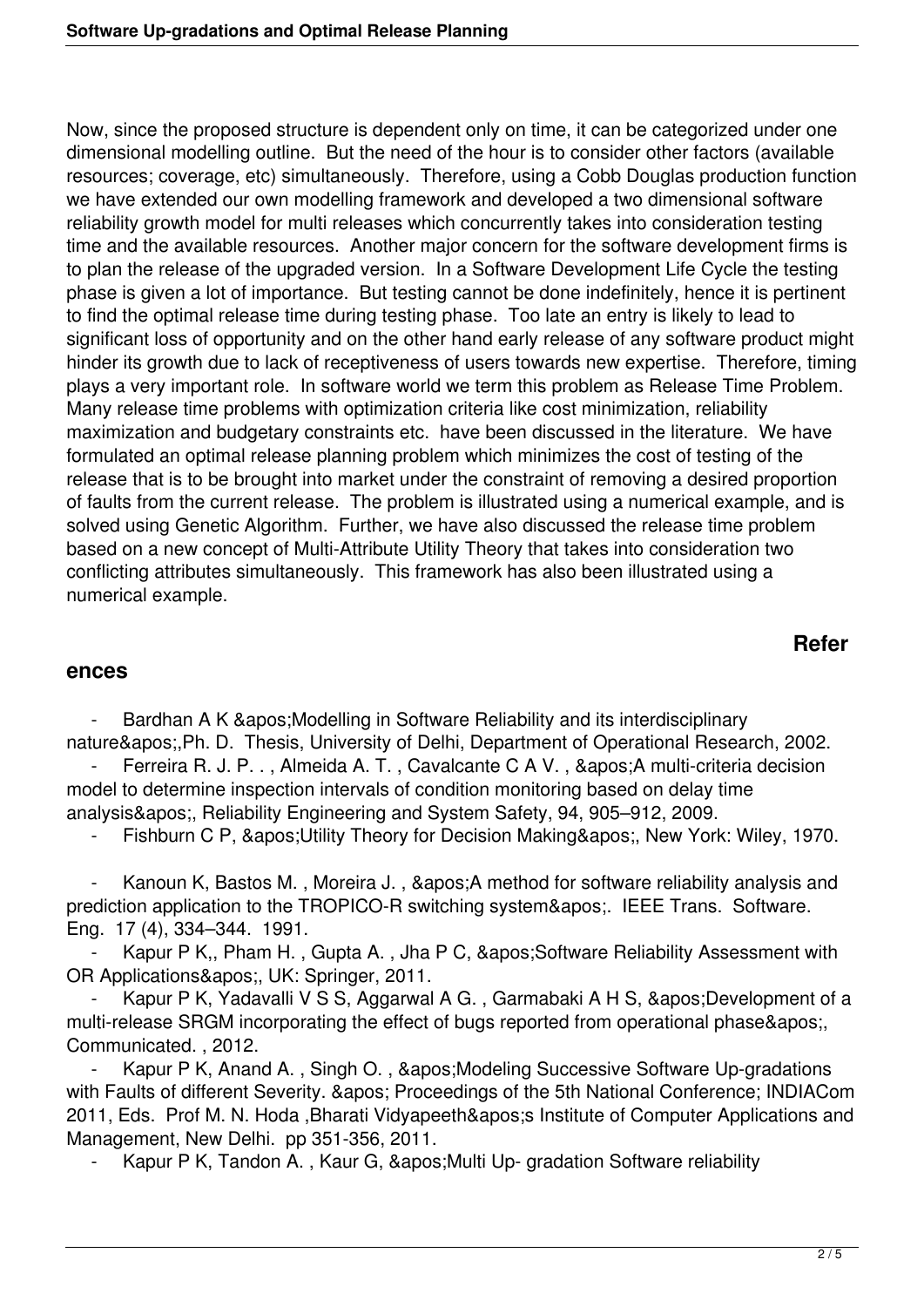Model' 2nd international conference on reliability, safety&hazard (ICRESH), pp. 468-474, 2010.

Kapur P K, Garg R B, Kumar S, ' Contributions to hardware and software reliability' Singapore: World Scientific Publishing Co. Ltd, 1999.

Kapur P K, Agarwala S, Garg R B, ' Bicriterion release policy for exponential software reliability growth model" Recherche Operationnelle – Operations Research, 28: 165-180, 1994.

Kapur P K, Garg R B, ' Optimal release policies for software systems with testing effort' Int. Journal System Science, ,22(9), 1563-1571, 1990.

Keeney R L, and Raiffa H, ' Decisions with Multiple Objectives: Preferences and Value Tradeoffs', New York, Wiley, 1976.

Li, X., Li Y., F., Xie M., and Ng S H. & apos: Reliability analysis and optimal version-updating for open source software', Information and Software Technology, Vol. 53, pp. 929–936, 2011.

Luo, Y. Bergander T., & apos: Software reliability growth modeling using weighed laplace test statistic&apos:, Annual international Conference (COMPSAC 2007), 2:305–312, 2007.

Musa J D., Iannino A., Okumoto K, 'Software reliability: Measurement, Prediction, Applications&apos:, New York: Mc Graw Hill, 1987.

Neumann J V, and Morgenstern O., & apos; Theory of Games and Economic Behaviour (2nd ed. )', Princeton, NJ, Princeton University Press, 1947.

Ohba, M ' Software reliability analysis models ', IBM Journal of Research and Development,28: 428-443, 1984.

Okumoto K. and Goel A L, ' Optimal release time for computer software' IEEE Transactions On Software Engineering. ; SE-9 (3): 323-327, 1983.

Okumoto K. and Goel A. L., &apos: Time dependent error detection rate model for software reliability and other performance measures' IEEE Transactions on Reliability, R-28(3): 206-211, 1979.

Pham H, 'Software Reliability', Singapore, Springer-Verlag Pte. Ltd, 2006.

Seung C. and Zhang C., & apos; Developing socioeconomic indicators for fisheries off Alaska: A multi-attribute utility function approach&apos:, Fisheries Research, Vol. 112 No 3, pp. 117-126, 2011.

Singh O. , , Kapur P. K., Anand A. ., &apos: A Stochastic Formulation of Successive Software Releases with faults Severity' proceedings of The IEEE International Conference on Industrial Engineering and Engineering Management (IEEM), 6-9 December, Singapore, pp136-140, 2011.

Singh O., Kapur P. K, Anand A., Singh J., ' Stochastic Differential Equation Based Modeling for Multiple Generations of Software and Optimal Release Planning', proceedings of 5th International Conference on Quality, Reliability and Infocom Technology (ICQRIT), Trends And Future 8Directions, Kathmandu, Nepal, SN-19, pc-19, 2011.

Thurston L. D., & quot: Multi-attribute Utility Analysis of Conflicting Preferences. & quot: Decision Making in Engineering Design. Ed. Kemper E. Lewis, et al. New York, New York: ASME Press, 125-133, 2006.

Winterfeldt D. . And Edwards W. &apos: Decision Analysis and Behavioral Research&quot:, Cambridge, UK, Cambridge University Press, 1986.

Wood. ' Predicting software reliability ', IEEE Computer, Vol. 9, pp. 69-77,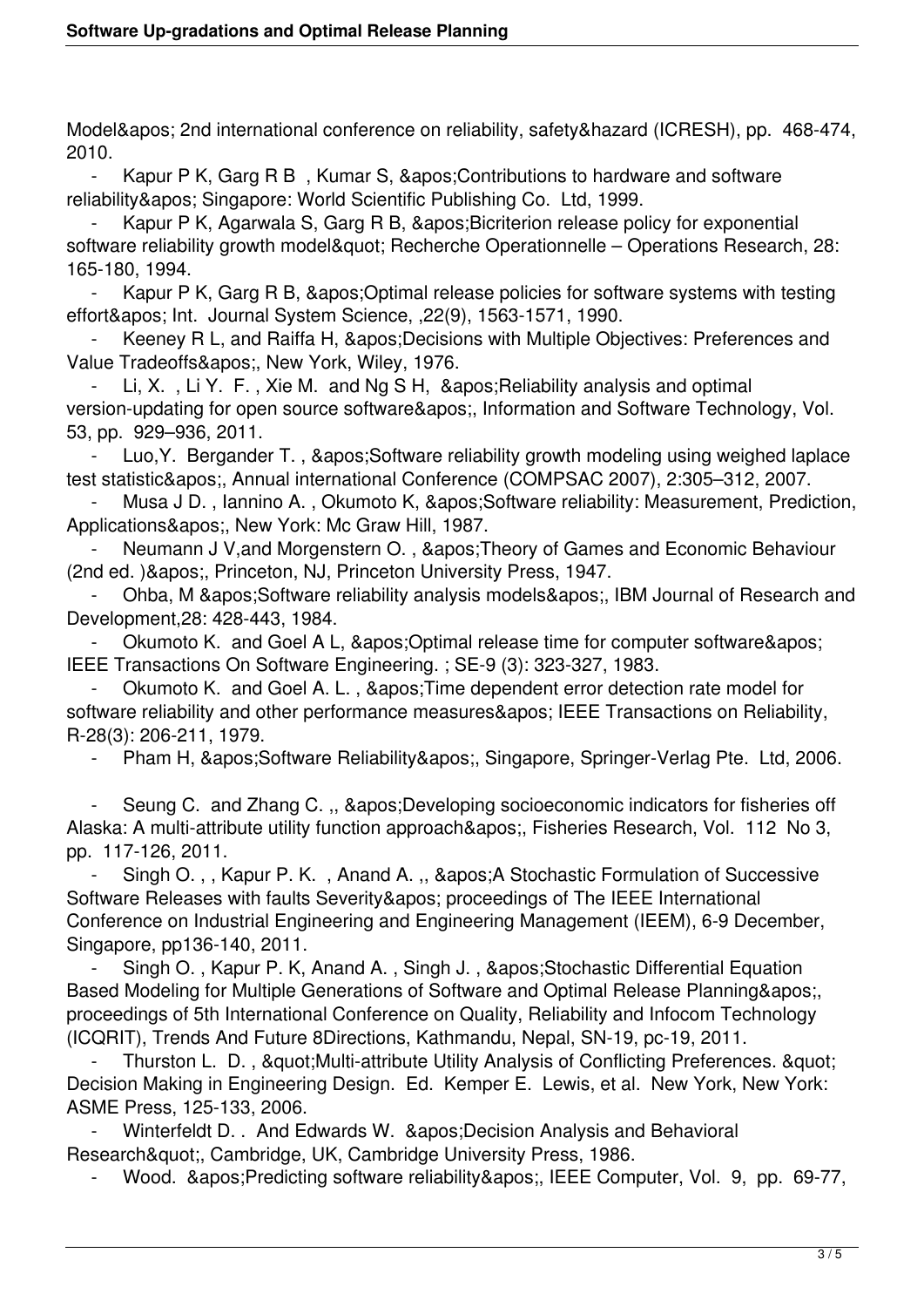1996.

Xie M., 'Software Reliability Modeling', World Scientific Publishing, 1991.

Yamada S. ,. Ohba M, M. and Osaki S ' S-shaped software reliability growth models and their applications', IEEE Trans. on Reliability, Vol. 33 No. 4, pp. 289–292, 1984.

Yamada S. ., Narihisa H, Osaki S. . 'Optimum release policies for a software system with a scheduled software delivery time&apos:, International Journal of Systems Science, Vol. 15 No. 8, pp. 905–914, 1984.

Bittanti S., Bolzern P, Pedrotti E., Scattolini R. & auot: A Flexible Modelling Approach For Software Reliability Growth & quot; Software Reliability Modelling and Identification (Ed. ) G. Goos and J. Harmanis, Springer Verlag, Berlin, pp. 101-140, 1988

Ishii T. and Dohi, T. & quot: Two-dimensional software reliability models and their application, & quot; in 12th Pacific Rim Intern. Symp. Dependa. Comput., 2006, pp. 3–10.

Inoue S. and Yamada, S., & au ot; Two-Dimensional Software Reliability Assessment with Testing-Coverage, & quot; in Second International Conference on Secure System Integration and Reliability Improvement,, 2008.

Kapur P K., Aggarwal A., Kapoor K and Kaur G & quot; Optimal Testing Resource Allocation for Modular Software Considering Cost, Testing Effort and Reliability using Genetic Algorithm" International Journal of Reliability, Quality and Safety Engineering, Vol. 16, No. 6, pp. 495–508, 2009.

Kapur P. K., et al., & quot; Two Dimensional Flexible Software Reliability Growth Model And Related Release Policy, & quot; in 4th National Conference; INDIACom-2010, New Delhi, 2010.

Yamada S., Osaki S., & quot; Optimal software release policies with simultaneous cost and reliability requirements & quot;, European Journal of Operational Research, vol. 31, no. 1, pp. 46-51, 1987

Huang C. Y., Lyu M. R., & auot; Optimal Release Time for Software Systems Considering Cost, Testing Effort, and Testing Efficiency", IEEE Transactions on Reliability, vol. 54, no. 4, Dec 2005.

Kapur P. K., Gupta D., Gupta A., Jha P. C., & quot; Effect of Introduction of faults and Imperfect Debugging on Release Time", In Ratio Mathematica, vol. 18, pp. 62-90, 2008

 - Goldberg D. E. , Genetic Algorithms in Search of Optimization and Machine Learning, Addison-Wesley, 1989.

 **Index Terms**  Computer Science Software Engineering